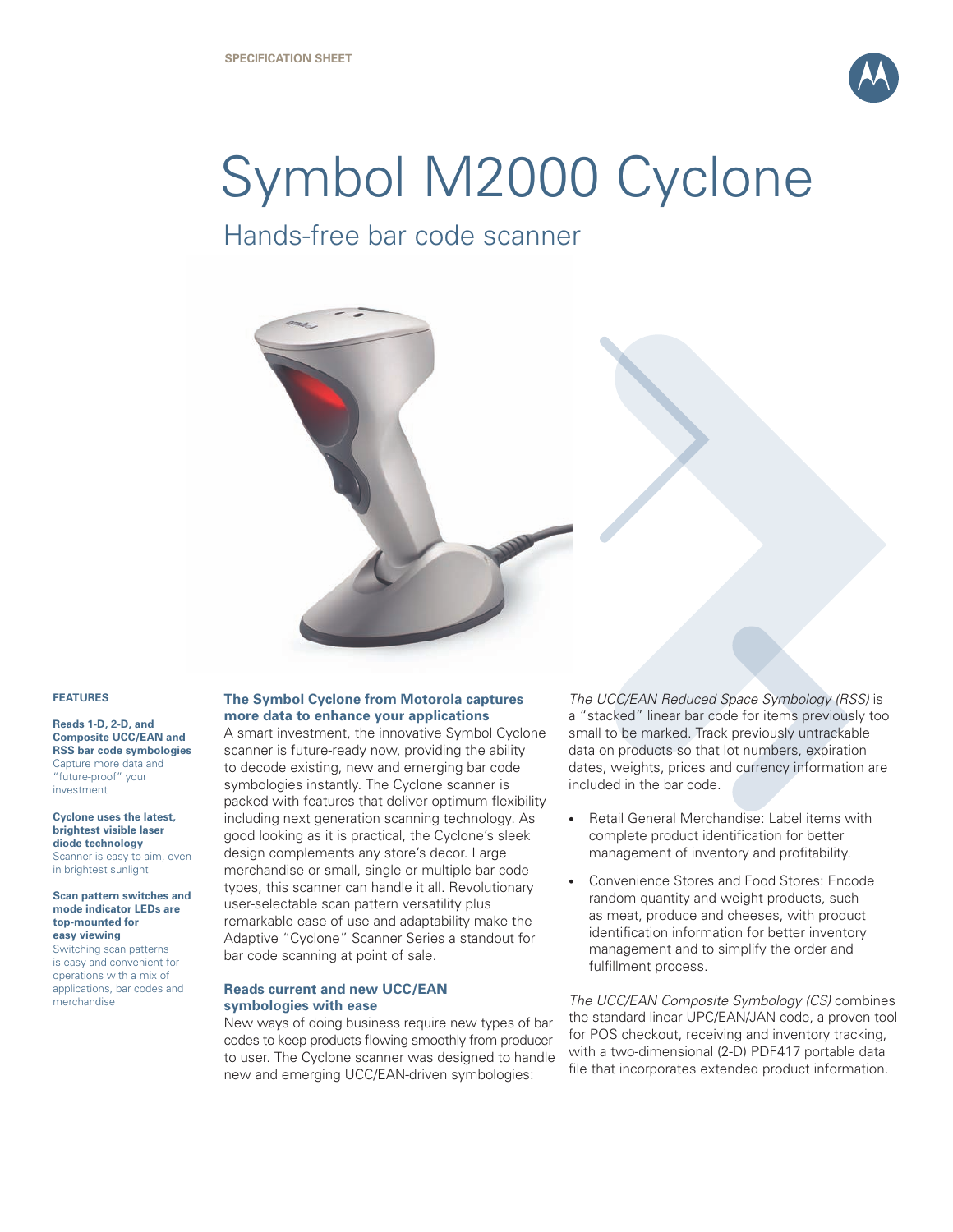#### **SPECIFICATION Sheet**

Symbol M2000 Cyclone Hands-free bar code scanner

#### **Handheld or hands-free operation**

Operators can scan heavy and bulky items without lifting them onto the checkstand; scan smaller items without lifting the scanner.

#### **Built-in, adjustable stand** Operators adjust the Cyclone to their preference to optimize efficiency for maximum throughput

- Healthcare: Hospitals, drug stores and pharmacies can trace manufacturing lot numbers on pharmaceuticals and other controlled substances. Caregivers can streamline prescription processing and verify patient ID by scanning patient identification cards. •
- Logistics: Gain access to shipping as well as content information at any point in the supply chain. •
- Retail Food: Shopkeepers can record purchase data and identification cards with a single scan of the composite code. The identification and shipping data is securely attached to the product - stored on a bar code no bigger than a postage stamp. •

*Portable Data File (PDF)* is a 2-D data file that holds up to 1 kilobyte of data.

• Age Verification: Many authorities now encode the date of birth in the PDF symbol on a driver's license, preventing the sale of alcohol or tobacco products to underage customers.



UCC/EAN Composite Symbology combines 1-D and 2-D scanning capabilities.

- National Identification Cards: Many countries use national ID cards to open credit and telephone accounts and for identification at border crossings. •
- Customer Loyalty Cards: Track customers' shopping habits. •

**Choose the Best Scan Pattern for Your Application** At the point of sale, the Cyclone scanner captures bar code data instantly, shortening checkout lines with "point-and-scan" performance on 1-D, 2-D, RSS and CS symbologies.

*Cyclone Omni-Directional Scan Pattern:* A rotating omni-directional scan pattern reads even truncated bar codes by eliminating scan pattern "holes."

*Raster Scan Pattern:* The Cyclone's scan pattern automatically covers 2-D and CS symbols for the best scanning performance on damaged and poorly printed bar codes, while eliminating the need for operator training.

*Semi Omni Scan Pattern:* The "Semi Omni" scan pattern is a combination of the omni-directional and raster scan patterns. This unique pattern has superb decoding performance on extremely truncated bar codes that you find on small items in convenience, drug and specialty stores.

*High Density Single Line Scan Pattern:* The Cyclone's single scan line appears as a "mini" raster and scans multiple areas of 1-D codes to swiftly and accurately capture data on poorly printed and damaged bar codes. The single line is ideal for reading bar coded menus and pick lists.

Bright LEDs indicate which scan pattern is working. For intuitive aiming accuracy, even in the brightest lighting conditions and for can't miss, single-pass scanning, the laser diode emits a highly visible beam for easy-to-see scan patterns. When you lift the scanner off the counter, it automatically switches from hands-free to handheld mode. The Cyclone immediately adjusts the scan pattern for optimum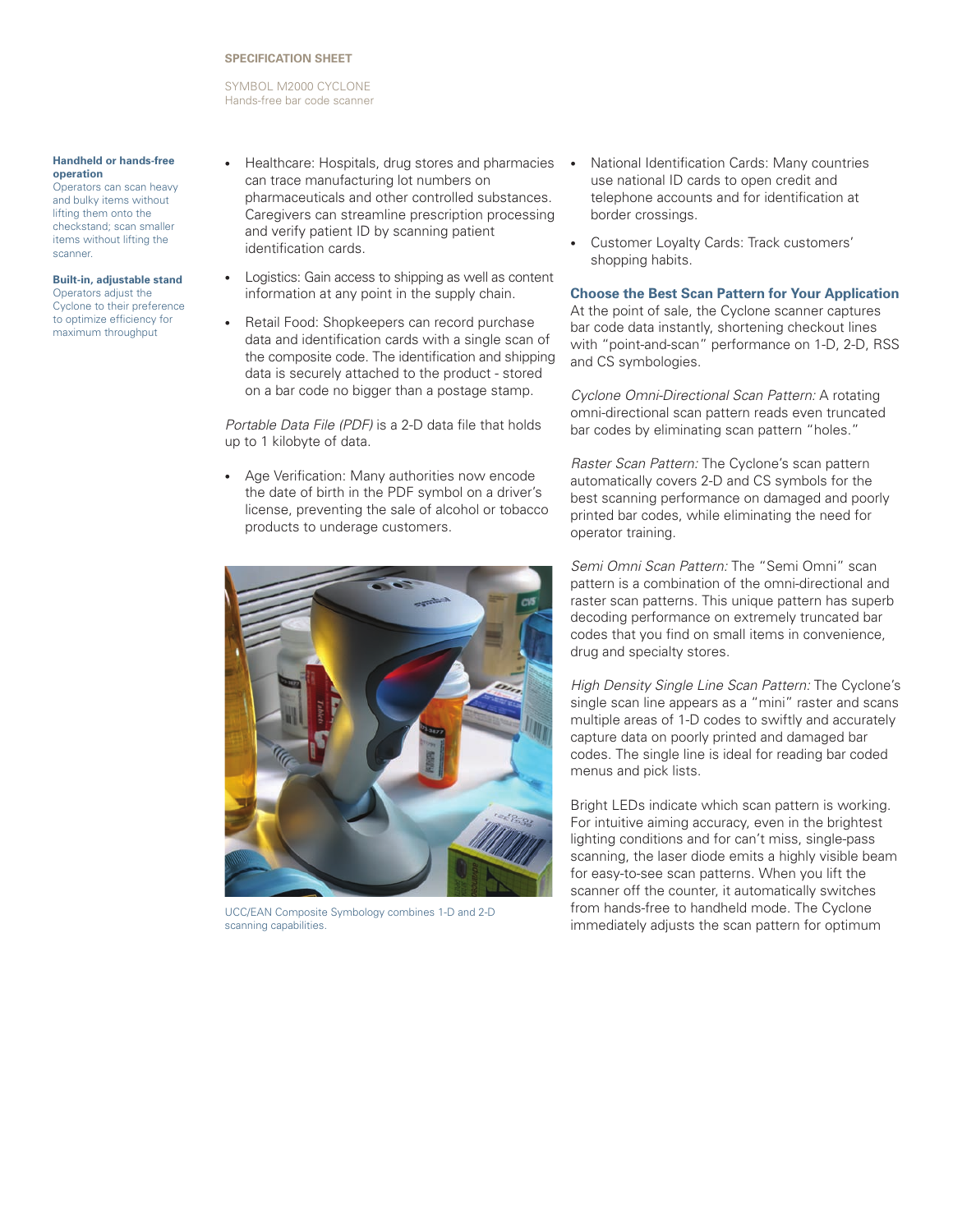handheld data capture. Put the scanner back on the counter and it automatically returns to hands-free mode. If countertop space is at a premium, just place the Cyclone in the optional wall-mount stand.

#### **Premium Features and Unique Ergonomics Adapt to Many Uses**

The Cyclone's adjustable, built-in stand accommodates scanning a wide range of item sizes for efficient throughput. The ergonomically shaped handle fits snugly in the hand to ensure a secure grip. The large, contoured scan trigger is handlemounted for easy point-and-shoot operation. The patented two-finger trigger operates with minimum effort and delivers superior sensory feedback.

There's no need to change the scanner's orientation when changing the scan pattern. All of the scan patterns exit the Cyclone from the large, scratchresistant and deeply recessed window at the front of the scanner. The broad, rounded stand supplies rock-solid support for checkstand or countertop use. For maximum non-slip security, rubber feet cushion the bottom of the scanner.

#### **Ingenious Design Provides Superior Throughput**

Motorola's attention to detail comes through in design elements such as the twin beepers built into the sides of the Cyclone scanner handle. The scanner beeper is loud enough to be heard by operators working in noisy environments.

Cyclone scanners offer a host of high-performance features for unmatched adaptability at the point of sale. The Cyclone provides direct connections to IBM, USB, RS-232 and our Synapse "smart" cabling that provides connectivity to all popular host terminals. Synapse Smart Cables eliminate the need for separate scanner-to-host controllers. Electronic Article Surveillance deactivation is also an option; locating the deactivation antenna within the scanner saves precious space at the point of sale and eliminates secondary operations.

Advanced Data Formatting, another Motorola breakthrough, enhances Cyclone data capture productivity. No need to modify host-system software to match data input formats. Instead, simply program the Cyclone. The scanner translates the bar code string and, for later tracking, stamps the bar code prefix with time, date and the number of the employee who scanned the data.

Like every scanner from Motorola, the Cyclone is an unbeatable value because it is backed by our global network of service and support from the world leader in bar code-driven data management systems, with millions of scanners and terminals installed.

For more information about the Symbol M2000 Cyclone Series, contact us at +1.800.722.6234 or +1.631.738.2400, or visit us on the Web at: www.symbol.com/m2000



PDF417 bar codes are ideal for age verification applications



The adjustable built-in stand pivots to make scanning items easy – no matter how large or small.